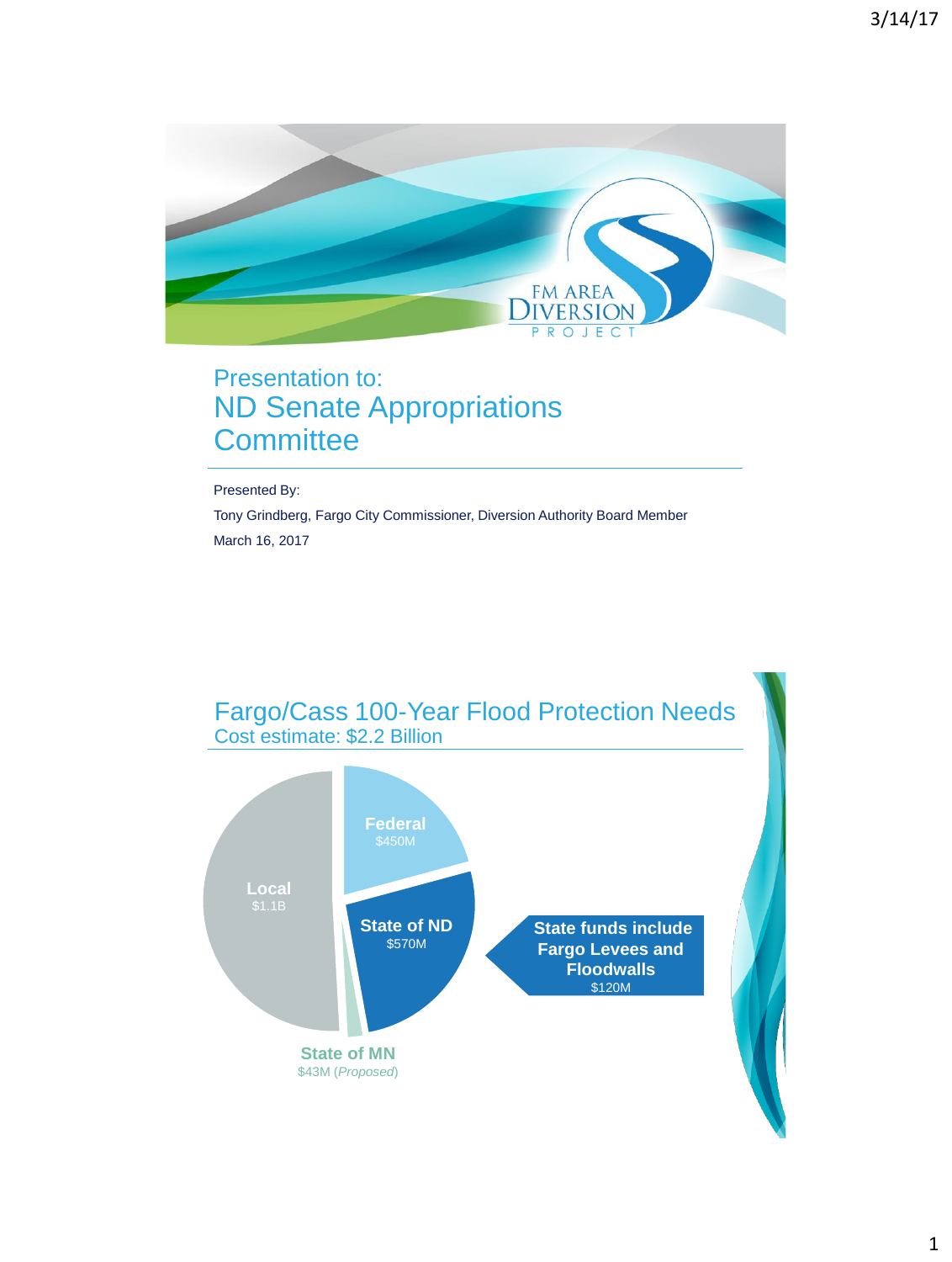### State Funding Requirements (HB1020 - 2013)

- ►State commitment for \$450M towards the federal project
	- ►\$275M over four biennium (~\$69M a session)
	- ►Allowed for land acquisition (but not homes), construction, and 10% on professional fees
- ►Diversion Authority has met all legislative requirements
	- $\checkmark$  Federal Authorization received
	- $\checkmark$  Project Partnership Agreement executed
	- $\checkmark$  Federal Appropriation for construction provided
	- $\checkmark$  Budget approved by NDSWC
	- $\checkmark$  No construction south of Fargo until July, 2014

## State Commitment By the Numbers

|  |  |  |  | ▶ \$66.5M in Governor's budget for 2017 |  |
|--|--|--|--|-----------------------------------------|--|
|--|--|--|--|-----------------------------------------|--|

|                                                   | <b>Biennium</b> | <b>Flood</b><br><b>Control</b> | <b>Interior</b> | <b>Total</b> |
|---------------------------------------------------|-----------------|--------------------------------|-----------------|--------------|
| <b>Overall Intent</b>                             |                 | \$450M                         | \$120M          | \$570M       |
|                                                   |                 |                                |                 |              |
|                                                   | 2009-2011       | \$45M                          |                 | \$45M        |
|                                                   | 2011-2013       | \$30M                          |                 | \$30M        |
| Approved (thru 2015)                              | 2013-2015       | \$100M                         | -               | \$100M       |
|                                                   | 2015-2017       | \$69M                          | \$60M           | \$129M       |
|                                                   |                 |                                |                 |              |
|                                                   | 2017-2019       | \$51.5M                        | \$15M           | \$66.5M      |
| <b>Future Intent</b>                              | 2019-2021       | \$51.5M                        | \$15M           | \$66.5M      |
| (per 2015 legislation)                            | 2021-2023       | \$51.5M                        | \$15M           | \$66.5M      |
|                                                   | 2023-2025       | \$51.5M                        | \$15M           | \$66.5M      |
| <b>Total Approved and</b><br><b>Future Intent</b> |                 | \$450M                         | \$120M          | \$570M       |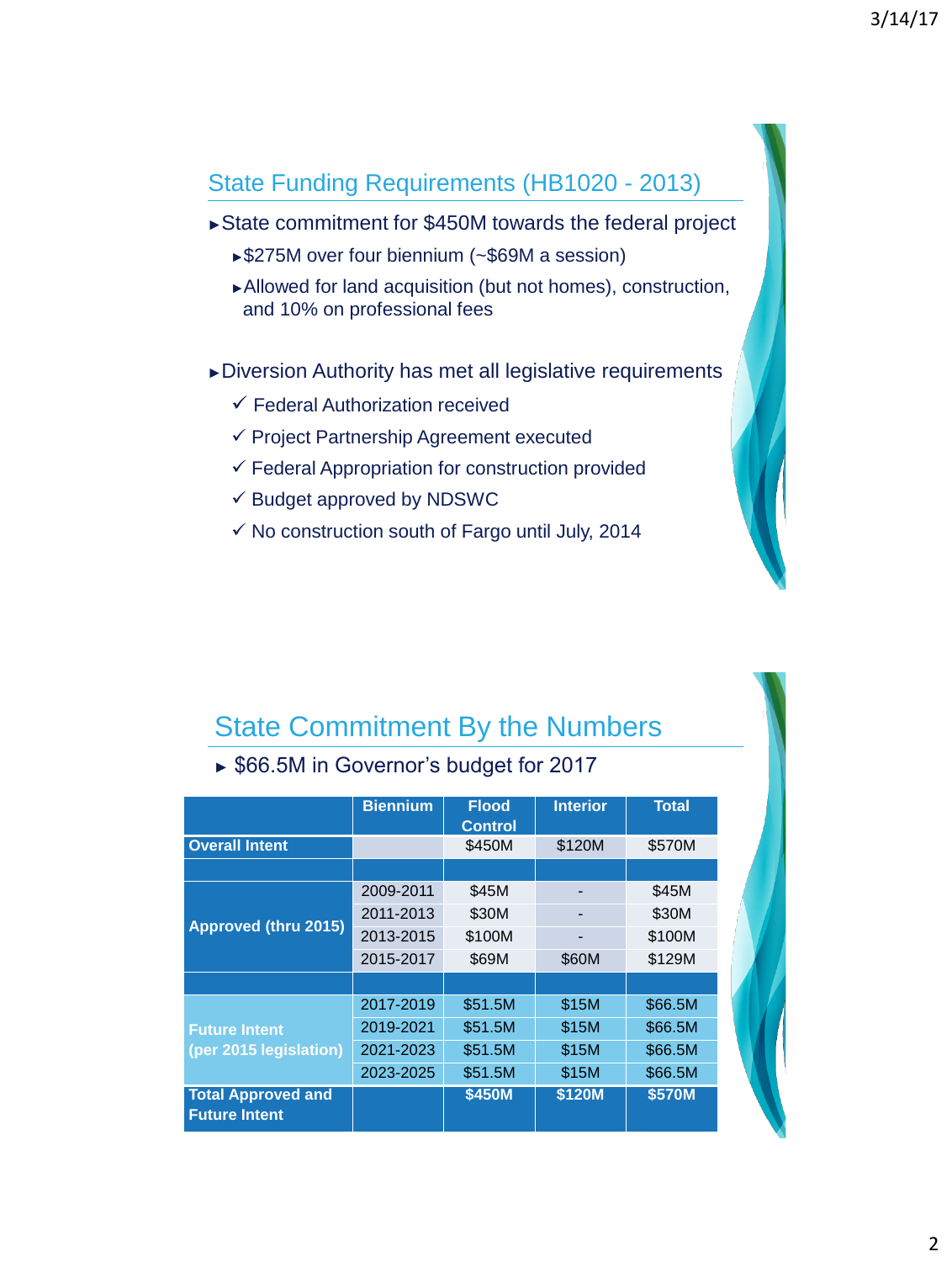

# Local Commitment Secured

- ►Voters approved sales tax extensions (Nov. 2016)
	- ►3 sales taxes extended until 2084
- ►Covers local costshare of \$1.1 Billion
- ►Sales tax, combined with special assessment district backing, provides for long-term financing stability

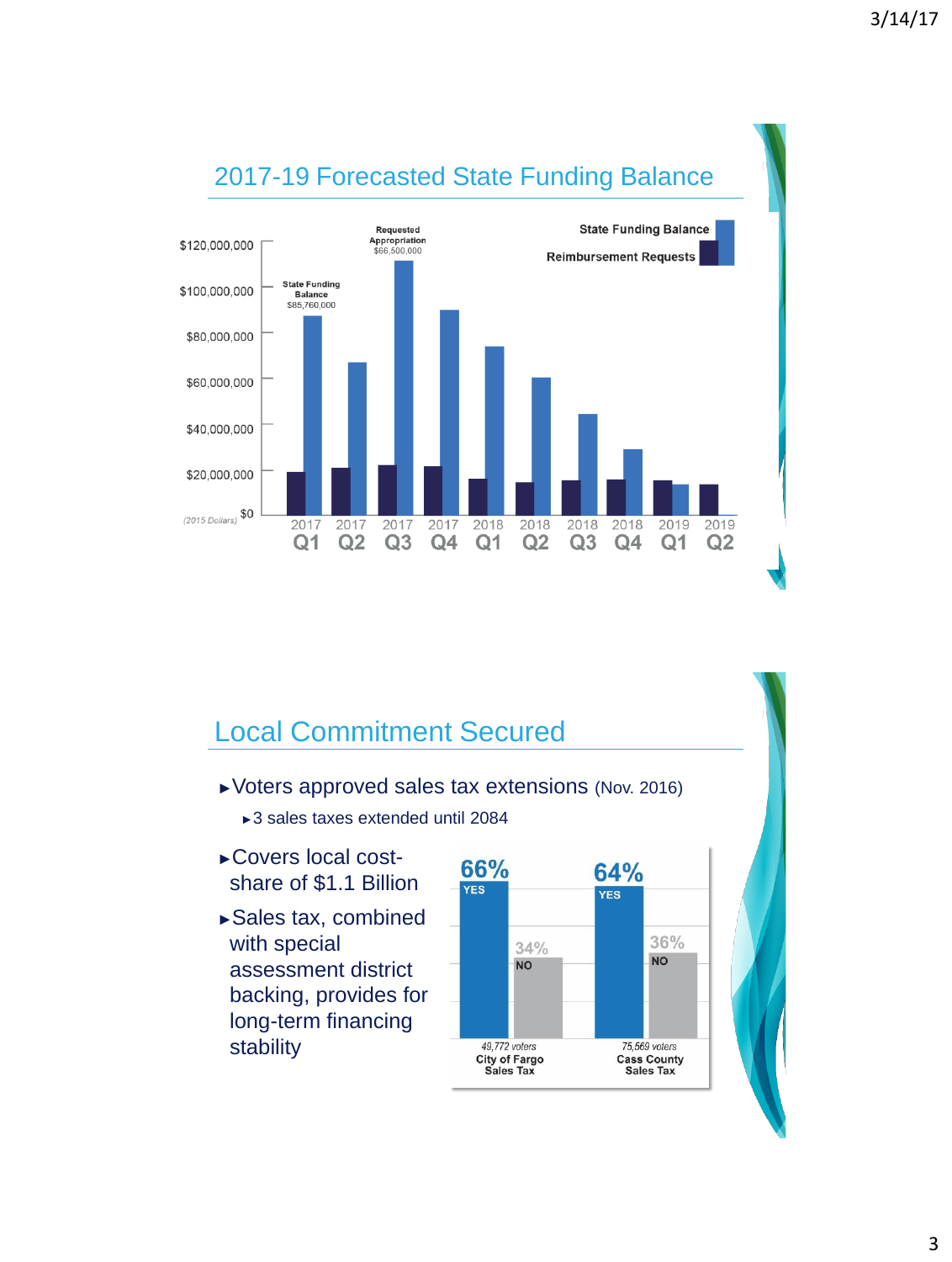# Federal Commitment Secured

- ►Congressional Authorization Received (June 2014)
- ►Project Partnership Agreement signed (July 2016)
	- ►Commits \$450 Million in federal funding to the Project



### Construction Underway Over \$200 Million spent through town on levees/floodwalls

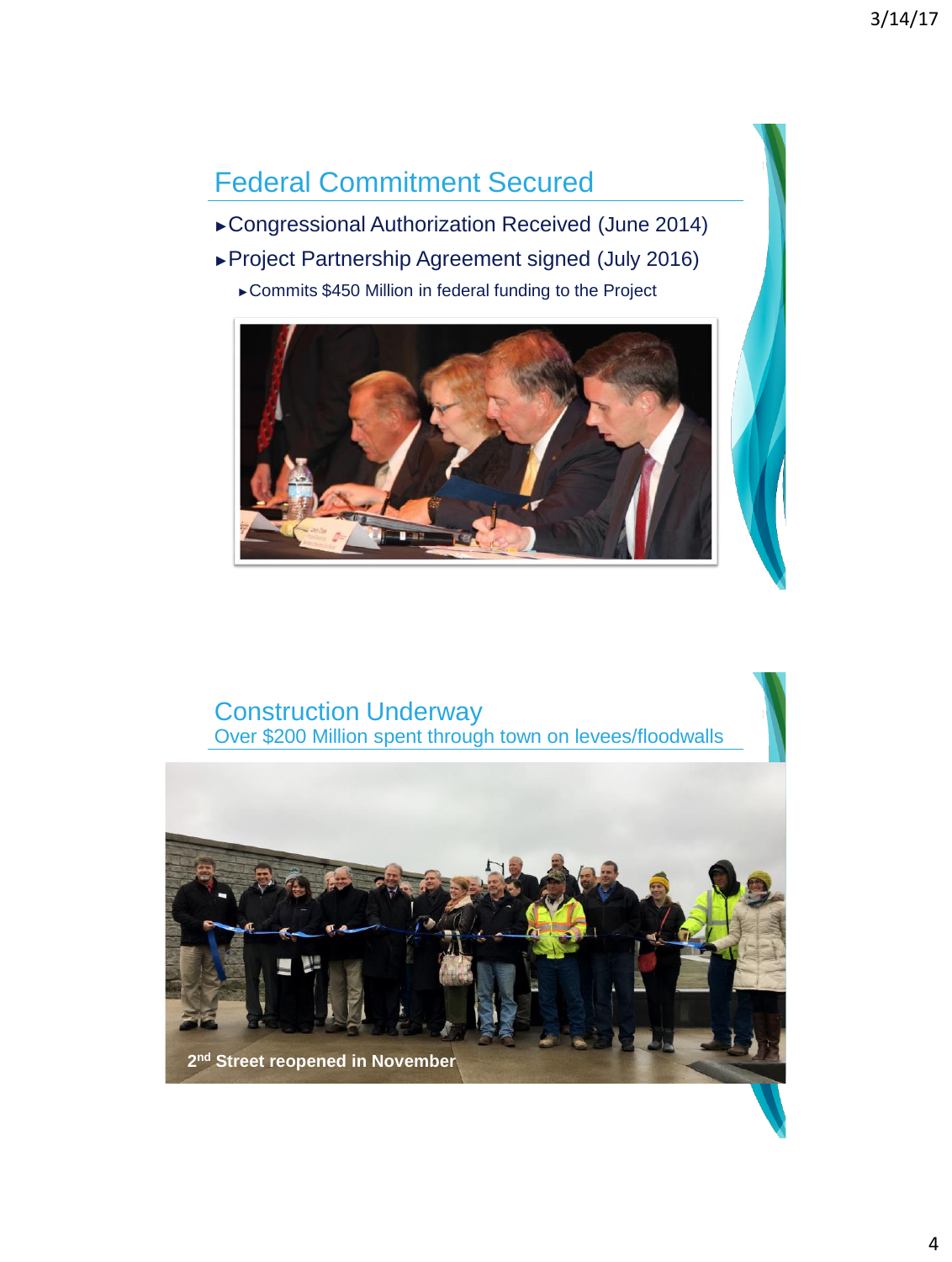# Progress to Date **19** Permanent levees built in Fargo **miles 700<sup>+</sup> homes** In flood-prone areas removed

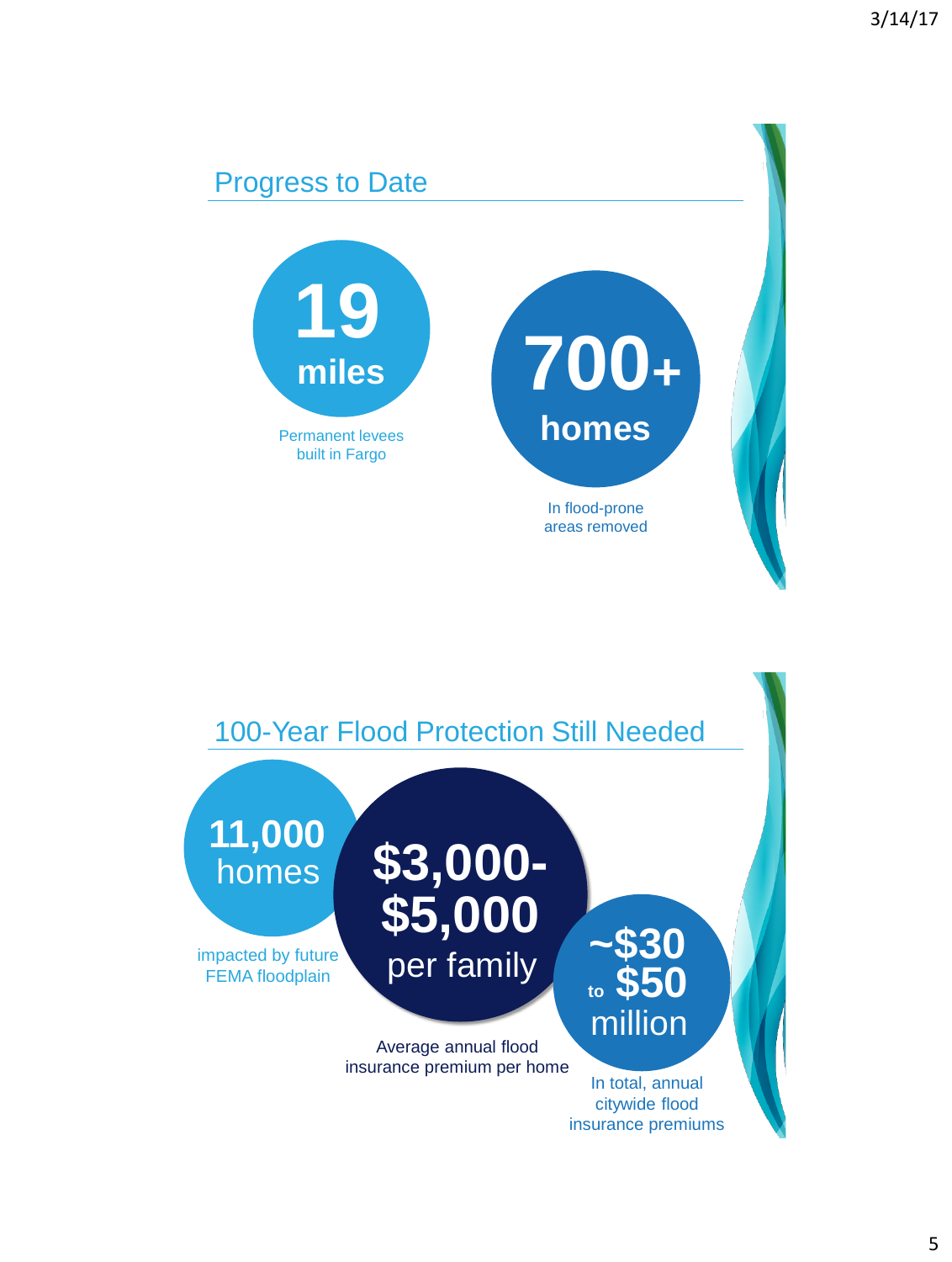# Federal Construction has Begun

### ►Diversion Inlet Control Structure

- ►~\$50M Contract Award by USACE to Ames Construction
- ►Gated control structure that will control the amount of water that enters the diversion channel from the upstream staging area.
- ►Features three 50-foot wide radial arm flood gates
- ►Located South of Horace, ND
- ►Construction has started
- ►Complete in 2020



## Richland County Impacts (USACE 100-year flood)

- ►Over last 100-years, Diversion would have operated only 11 times for a total of 69 days
- ►6,300 acres impacted, 42% of which are in existing FEMA floodplain
- ►Five residential structures would be impacted
- ►Additional flooding would be 2-3 days (100-year flood)

#### **MITIGATION**

- ►Landowners will be compensated
- ►Development can continue